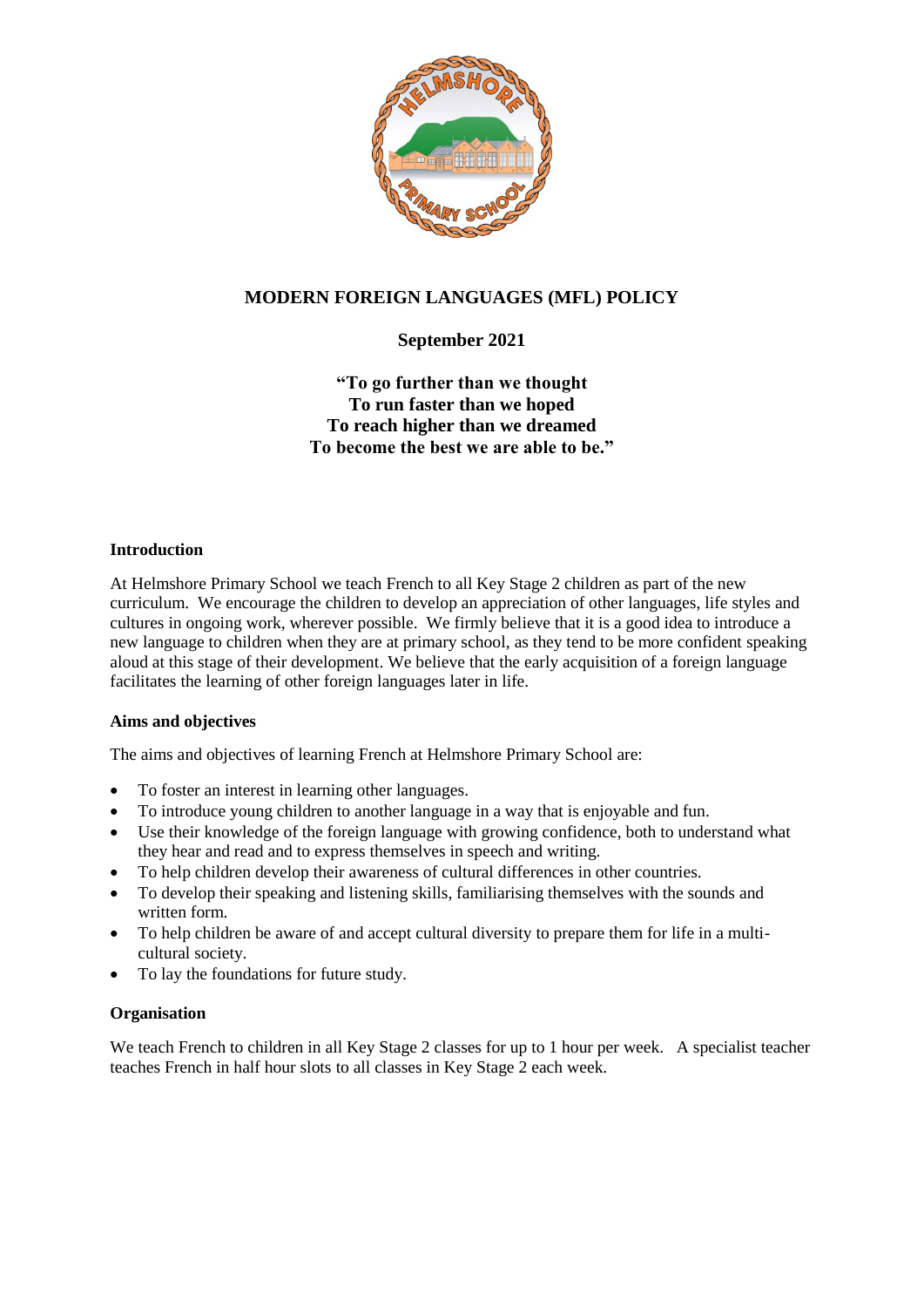### **The Curriculum**

French is the modern foreign language that we teach in Key Stage 2. Our specialist teacher teaches French using his own lesson plans and resources and over time we aim to create a scheme for learning based on these. We teach the children to know and understand how to:

- Ask and answer questions.
- Use correct pronunciation and intonation.
- Appreciate stories, songs and rhymes in the language.
- Use dictionaries.
- Describe people, places and things and actions orally and in writing.
- Memorise words.
- Interpret meaning.
- Understand basic grammar.
- Work in pairs and groups, and communicate in the other language.
- Look at life in another culture.

#### **Teaching and learning style**

Helmshore Primary has a clear vision to develop the language skills of students at KS2. Since September 2014, all students from years 3-6 receive a languages lesson from a specialist teacher and also access further resources and materials throughout each week. Through specialist intervention, class teachers are continually improving their own languages skills and are building the confidence needed to deliver high quality MFL to their classes in the near future.

Schemes of learning and lesson planning are written with specialist support in order to ensure that all key elements for progressing in MFL are included. Our vision is of a four year course which includes key grammar points and structural content to enable students to move onto KS3 with a high level of both proficiency and confidence. All our lesson plans contain references to the key skills highlighted by government guidance for MFL.

We use a variety of techniques to encourage the children to have an active engagement in the modern languages; these include games, role-play, use of story books and songs (particularly action songs). We sometimes use puppets and soft toys to demonstrate the foreign language, and use mime to accompany new vocabulary in the foreign language, as this serves to demonstrate the foreign language without the need for translation. We use a variety of resources to expose the children to more than one voice in the foreign language. We emphasise the listening and speaking skills over the reading and writing skills. We also use a multi-sensory and kinaesthetic approach to teaching, i.e. we try to introduce a physical element into some of the games, as we believe that this serves to reinforce memory. ICT materials are used, where appropriate, to enhance language learning. We make the lessons as entertaining and enjoyable as possible, as we realise that this approach serves to develop a positive attitude in the children to the learning of modern foreign languages. We build children's confidence through constant praise for any contribution they make in the language.

#### **Assessment**

Informal assessment is carried out at regular intervals throughout each lesson by both the specialist teacher and the class teacher. We encourage peer assessment and share and evaluate success criteria so that the pupils are kept informed of their progress and know how to improve and understand the next stage of learning. We also informally assess the children's understanding of the French curriculum at the end of each unit of work in order to ensure that they make good progress in this subject and inform future planning. We are developing individual French books to enable the children to track their own learning journey.